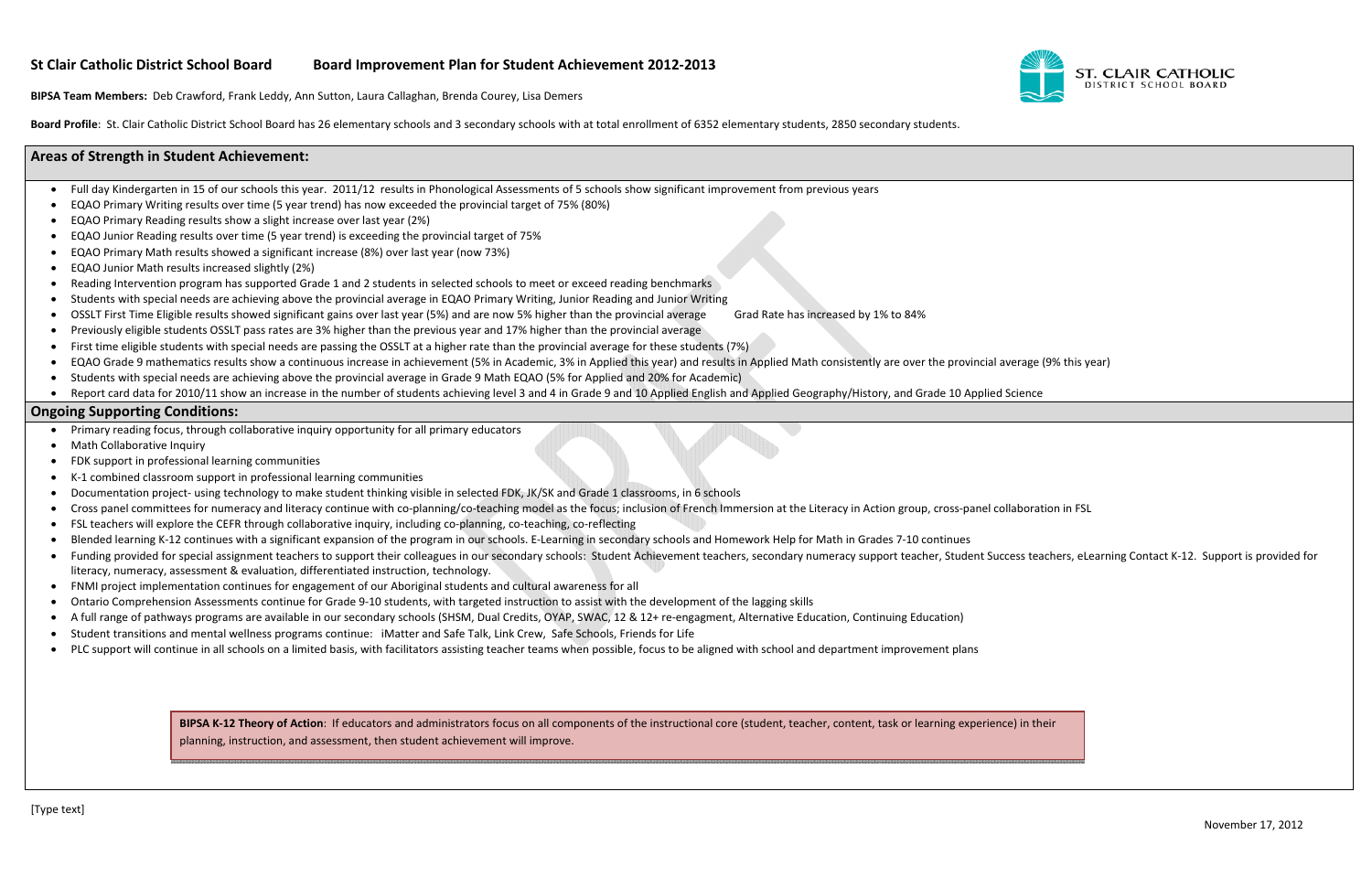### **we will address these needs:**

| <b>Most critical needs identified:</b><br><b>PLAN</b>                                                                                                                                                                                                                                                                                                                                                                                                                                                                                                                                                                                                                                                                                                                                                                                                                                                                                                                                       |                                                                                                                                                                                                                                                                                                                                                                                                                                                                                                                                                                                                                                                                                                                                                                                                                                                                                                                       | How we will ad<br><b>ACT</b>                                                                                                                                                                                                                                                                                                                                                                                                                                                                                                                                                                                                                                                                                                                                                                                                                                                                                                                                                                                                                                                                                                                                      |
|---------------------------------------------------------------------------------------------------------------------------------------------------------------------------------------------------------------------------------------------------------------------------------------------------------------------------------------------------------------------------------------------------------------------------------------------------------------------------------------------------------------------------------------------------------------------------------------------------------------------------------------------------------------------------------------------------------------------------------------------------------------------------------------------------------------------------------------------------------------------------------------------------------------------------------------------------------------------------------------------|-----------------------------------------------------------------------------------------------------------------------------------------------------------------------------------------------------------------------------------------------------------------------------------------------------------------------------------------------------------------------------------------------------------------------------------------------------------------------------------------------------------------------------------------------------------------------------------------------------------------------------------------------------------------------------------------------------------------------------------------------------------------------------------------------------------------------------------------------------------------------------------------------------------------------|-------------------------------------------------------------------------------------------------------------------------------------------------------------------------------------------------------------------------------------------------------------------------------------------------------------------------------------------------------------------------------------------------------------------------------------------------------------------------------------------------------------------------------------------------------------------------------------------------------------------------------------------------------------------------------------------------------------------------------------------------------------------------------------------------------------------------------------------------------------------------------------------------------------------------------------------------------------------------------------------------------------------------------------------------------------------------------------------------------------------------------------------------------------------|
| Elementary:<br>Students in EQAO Primary Reading are not achieving as<br>expected<br>Students in EQAO Junior Math are not achieving despite the<br>focus in our planning from last year<br>Cohort data reveals the number of students achieving the<br>provincial standard in grade 3 drops in grade 6<br>Students with special education needs in Grade 6 EQAO math<br>results have declined<br>Students in full day Kindergarten need developmentally<br>appropriate learning experiences<br>Documenting student learning in early primary is difficult<br>The partnership between the teacher and ECE in the FDK<br>classrooms is developing, but needs support to ensure<br>instructional roles align with educational background,<br>experience and expertise<br>Students are demonstrating some challenges in transitioning<br>from full day kindergarten to Grade 1 and then into grade 2;<br>connections need to be established and supported between<br>the grades in early primary | Secondary:<br>Applied/Academic gaps remain high in Grade 9 EQAO and<br><b>OSSLT</b> results<br>Gender gap has increased in Grade 9 EQAO both in Applied and<br>Academic results<br>Grade 9 EQAO results for students with special education<br>needs are lower than last year and remain below the general<br>population in the schools<br>Report card data continues to show low numbers of students<br>attaining Level 3 and 4 in Grade 10 Applied English, Science,<br>and Math<br>Reading diagnostic assessments (OCA) show a high number of<br>Grade 9 students struggling with literacy skills<br>Grad rate is only 1% higher than the provincial average<br>Administrators report that during classroom visits, they note.<br>inconsistent use of the basic components of instruction (e.g.:<br>learning goals)<br>Summative assessment tasks (ie. Exams) do not consistently<br>include higher order thinking | Elementary:<br>Focusing on Primary Reading: all primary educators will participate in<br>1.<br>collaborative inquiry to support the theory of action in the school;<br>curriculum team/SWST will support these educators in the<br>classrooms; September PA day will explore reading assessment<br>(assessment for, as and of learning)<br>Expanded support for struggling readers in Grade 1 & 2 through<br>2.<br>reading intervention program and through DLNTs and Speech<br>Pathologists<br>Building understanding of the process of communication will be<br>3.<br>explored in all math professional learning (SIM)<br>Developing teacher content knowledge in the area of number<br>4.<br>relationships/proportional reasoning in all math professional<br>learning, including PRTs<br>5.<br>Focusing the efforts of K-6 Numeracy Facilitator to support co-<br>planning, co-teaching, co-reflection model<br>Supporting -all junior teachers in collaborative inquiry in math<br>Aligning support by the SWS teacher to professional learning in<br>identified schools and with PRTs<br>Building capacity in the area of documentation in early primary to |
| Many students are unable to apply their content knowledge of<br>FSL in authentic oral contexts<br>French Immersion students need enhanced oral experiences<br>to develop fluency in the language<br>Students do not consistently co-create success criteria<br>effectively with the classroom teacher<br>Student surveys indicate that incidents of bullying are<br>occurring in schools                                                                                                                                                                                                                                                                                                                                                                                                                                                                                                                                                                                                    |                                                                                                                                                                                                                                                                                                                                                                                                                                                                                                                                                                                                                                                                                                                                                                                                                                                                                                                       | make student thinking and learning visible<br>Building capacity for second language teachers through collaborative<br>inquiry cycles to support CEFR understanding/implementation<br>10. Building capacity for Music and Physical Education teacher through<br>collaborative inquiry cycles<br>11. Building capacity in the area of assessment for learning, focusing on<br>learning goals and success criteria<br>12. TLLP projects focusing on utilizing iPads to enhance math<br>engagement<br>13. Building understanding of focused instruction through LSA project                                                                                                                                                                                                                                                                                                                                                                                                                                                                                                                                                                                           |
| Reflection (Evaluation) Did we succeed?                                                                                                                                                                                                                                                                                                                                                                                                                                                                                                                                                                                                                                                                                                                                                                                                                                                                                                                                                     |                                                                                                                                                                                                                                                                                                                                                                                                                                                                                                                                                                                                                                                                                                                                                                                                                                                                                                                       | How we will monitor implemen<br><b>Monitoring</b>                                                                                                                                                                                                                                                                                                                                                                                                                                                                                                                                                                                                                                                                                                                                                                                                                                                                                                                                                                                                                                                                                                                 |
| <b>Elementary &amp; Secondary</b><br>Information provided by the steps in monitoring will be used to determine next steps in revising the BIPSA<br>Environment<br><b>STUDENT</b><br><b>THE TASK</b><br><b>CONTENT</b><br><b>TEACHER</b><br><b>Instructional Core</b>                                                                                                                                                                                                                                                                                                                                                                                                                                                                                                                                                                                                                                                                                                                        |                                                                                                                                                                                                                                                                                                                                                                                                                                                                                                                                                                                                                                                                                                                                                                                                                                                                                                                       | Elementary:<br>Principals and Primary Educators monitor student and teacher<br>learning throughout the Collaborative Inquiry cycle, gathering a<br>variety of evidence through documentation and examination of data,<br>focused on the student work/task<br>Participating educators will record observations and reflections<br>during the collaborative inquiry cycle using a variety of<br>documentation strategies<br>Network visits will focus on theories of action and evidence of<br>implementation/exploration/alignment<br>FDK teams will complete surveys/reflections throughout the year;<br>observations of the teams will determine effectiveness of<br>partnership and next steps needed; examination of the learning<br>environment (observation/notes/teacher reflection)<br>Numeracy facilitator will document observations of student learning<br>and teacher professional learning<br>Curriculum Team will monitor various projects and provide feedback                                                                                                                                                                                      |

#### **Secondary:**

- 1. Continuing to build capacity for administrators in the components of instruction, with specific emphasis on Learning goals, Success Criteria and Descriptive Feedback through Cluster meetings, and LSA project
- **2.** Align the use of OCA assessment, reporting, and intervention strategies in Grade 9 and 10 across all secondary schools
- **3.** Increasing the alignment of assessments with OSSLT and OCA skills in Applied and Open courses starting with Grade 10 History, Religion and Civics courses
- **4.** Including <sup>a</sup> focus on academic conversations in Grade 7‐10 classrooms through the work of the cross panel literacy committee
- **5.** Focusing the efforts of secondary teachers across all disciplines on the components of instruction through Great to Excellent Innovative Project. This focuses on establishing demonstration classrooms in secondary for the purpose of observation of student learning by teacher teams
- **6.** Increasing the support of cross panel collaboration & alignment in 7‐10 mathematics through the work of Mathematics Learning Council
- **7.** Focusing the efforts of Gr 7&8 and secondary numeracy support teachers on developing math tasks that are meaningful and rigorous, and fostering good questioning. SIM project focuses on an increase in student communication in mathematics.
- **8.** Increase the monitoring and support of our 12 & 12+ re‐engaged students, our SWAC, and Alt Ed students
- 9. Increasing effective technology integration for students and educators through Blended Learning, <sup>e</sup>‐learning, & Assistive Technology
- **10.** Building capacity with Department Heads in creating assessment tasks that reflect higher order thinking skills, and incorporating critical literacy into their courses

## **(Evaluation) Did we succeed? Monitoring How we will monitor implementation and the impact on student learning:**

#### **Secondary:**

- Administrators and department heads will submit their School and Department Improvement plans for review, to assess alignment with critical needs identified in their needs assessment
- Teacher feedback from all professional learning sessions will be used to determine next steps in their understanding
- Administrators will conduct regular classroom visits to monitor implementation of focus strategies in the schools and departments
- . OCA results will be posted electronically twice each year for determining intervention needs and are available for monitoring by administration
- . Report card and EQAO data will be reviewed to determine impact on student learning
- . PLC project reports will indicate the learning that resulted from the collaborative inquiries